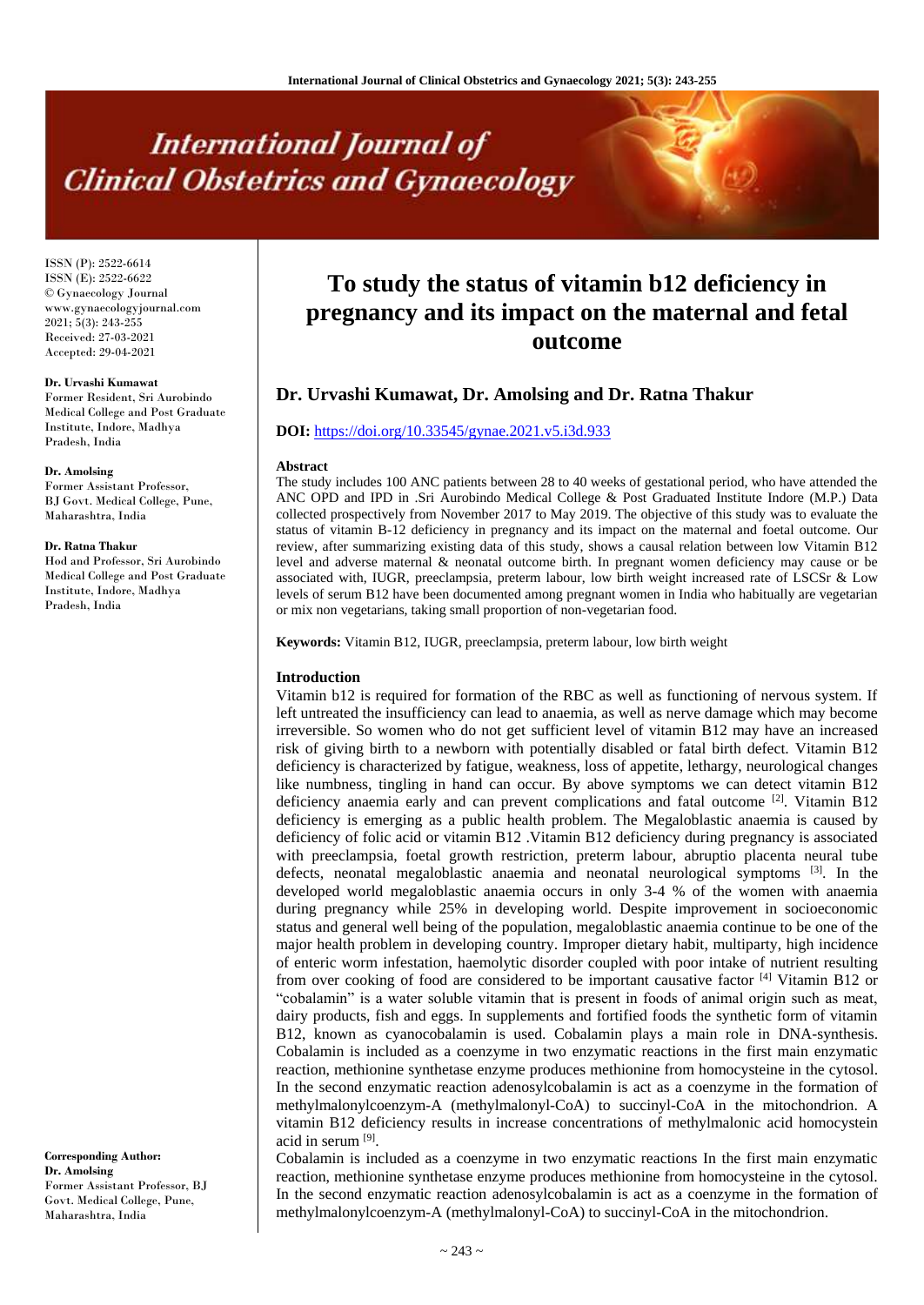A vitamin B12 deficiency results in increase concentrations of methylmalonic acid homocystein acid in serum [9]. Role of Vitamin B12 In Pregnancy ● It is required for brain, neural tube formation, and spine development. Vitamin B12 together with Folate (B9), attempts to produce DNA synthesis in cells. ● It is required in development and working of brain, nerves and blood cells ● It additionaly improve state of mind and stress levels by supporting the metabolization of fats, sugars, and proteins. It maintain the normal central nervous system and neurological functions by regulating the synthesis of myelin and fatty acids. For reproductive age group women B12 insufficiencies are uncommon, but if it happen it increases the risk of your baby developing an NTD (Neural Tube Defect). This is like issues that may result from low B9 (folate) serious birth defects can include: ● Anencephaly – the spinal cord and brain do not form properly ● Encephalocele – parts of the brain begins to push out  $\bullet$  Spina bifida – spine does not form correctly If any of these birth defects run in the family a triple screen test will be essential. Neural damage can occur in severe deficiency conditions. In a randomized trial of vitamin B-12 supplementation in Bangalore, India, 51% of pregnant women were vitamin B-12 deficient (vitamin B-12: 0.26 μmol/L) at their first prenatal visit (11) Pregnancy is a continuum of different stages, from the preconceptional to the postpartum period. During each phase several malformations and disorders can occur. The periconceptional period which contains the following stages Preconception Conception, implantation, placentation and organogenesis, is critical for the development of the fetus. Preconceptional nutrition alter the health of women and their fertility. The onset and early stages of pregnancy and the maternal health and fetus development during pregnancy can also be influenced [12].

# **Materials and Method**

The design of present research study is "Observational study". The study is conducted in the Department of obstetrics &gynaecology, Sri Aurobindo Medical College and Post Graduate Institute, Indore. The study includes 100 ANC patients between 28 to 40 weeks of gestational period, who have attended the ANC OPD and IPD in. Sri Aurobindo Medical College & Post Graduated Institute Indore (M.P.) The duration of present study was one and half year; November 2018 to May 2019. However, Data collected prospectively from november 2017 to May 2019. INCLUSION CRITERIA: 1 All ANC Patients between age 20 to 35 yrs 2. All pregnant patient attending ANC OPD/IPD in last trimester of pregnancy without any antenatal co morbidities Exclusion criteria 1. Patient not willing to participate. 2. AGE 35 years 3. Multiple Pregnancy 4.

patient on preconceptional supplementation of vitamin B12. Detailed history was taken. 100 ANC cases will be included in this study. Detailed history will be taken. Details of past medical and surgical treatment taken Clinical examination will be done. Management of the patient will be done according to the investigation findings Mode of delivery will be will be planned according to obstrestric indication all patients will be followed till discharge from hospital. Investigation Detail All patients will be subjected to detailed history and thorough clinical examination and following investigations will be done CBC, Blood group, Serology (HIV, HBSAG, VDRL), TSH,RBS, Obstetrics USG in last trimester Ps for anaemia typing in all cases. Special investigation- serum Vitamin B12 level Data collection and methods special designed pre structured proforma will be used for collecting the data Statistical Analysis Plan Sample size of the study will be 100. Descriptive statistics will be used to show the features and characteristics of the collected data. Chi- square test will be applied on the categorical data to point out the association between the two variables. ● Student 't' test will be applied on quantitative data. If data found to be normal p< 0.05 will be considered statistically significant.

#### **Observation and Result**

**Table 1:** Distribution of Study Subjects as Per Vitamin B12 Levels

| <b>Vitamin B12 Levels</b> | Number $N=100$ | Percent % |
|---------------------------|----------------|-----------|
| $<$ 203pg/ml              |                | 55%       |
| $>=203$                   |                | 15%       |
| Total                     | ΩO             | 100%      |

Table 1 and graph 1 shows that, 100 patients participated in the study out which 55% patients were found deficient in vitamin B12 and 45 % patients had normal serum vitamin B12 levels



Graph 1: Distribution of study subject as per Vitamin B12 levels

| Age Groups(Year) | <b>Patient Withvitamin B12 Deficiency</b><br>$N = 55$ |            | <b>Patient With Normal Vitamin B12 Level</b><br>$N=45$ |            | Total $N=100$ |            |
|------------------|-------------------------------------------------------|------------|--------------------------------------------------------|------------|---------------|------------|
|                  | Number                                                | Percentage | <b>Number</b>                                          | Percentage | <b>Number</b> | Percentage |
| 20-25 YRS        |                                                       | 74.54%     | 30                                                     | 66.66%     |               | 71%        |
| 26-30 YRS        |                                                       | 23.63%     | 14                                                     | 31.11%     | 27            | 27%        |
| 31-35YRS         | 01                                                    | 1.81%      | $_{01}$                                                | 2.22%      | 02            | 2%         |
| <b>TOTAL</b>     |                                                       | 100%       | 45                                                     | 100%       | 100           | 100%       |

**Table 2:** Age Group Wise Distribution of Patients

### **Chi square=0.0026, P value=0.959**

Table 2 and graph 2 shows that, Maximum number of patients (74.54%) belonged to age group of 20-25 years, 23.63% of cases were in the age group 26- 30years and 1.8 % of cases were in the

age group of 31-35 years and they were found to have vitamin B12 deficiency. However the difference was not found to be not significant.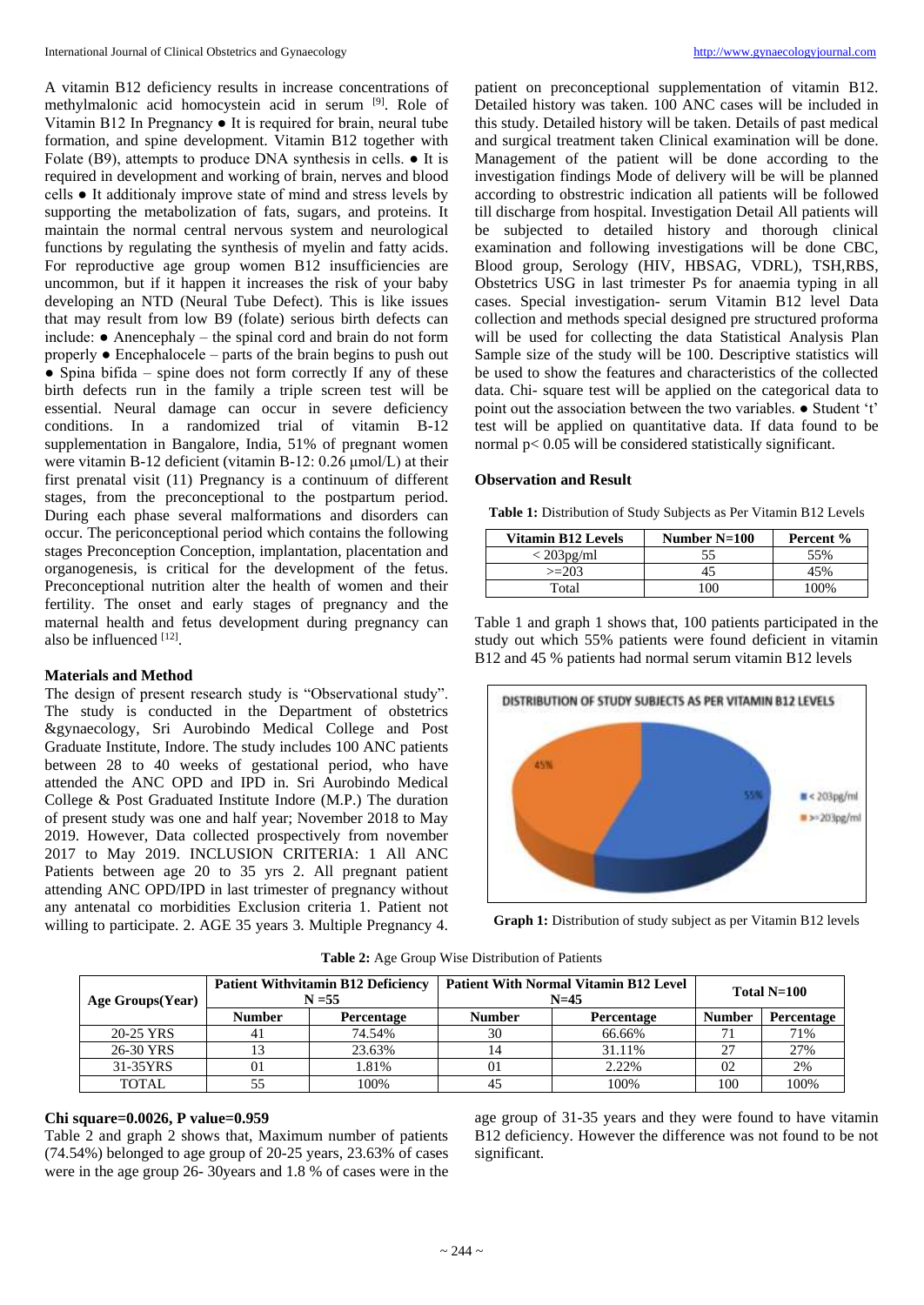

**Graph 2:** Age wise distribution of patients in our study

| <b>Table 3:</b> Distribution of Study Subjects According To Weeks of Gestation |  |  |
|--------------------------------------------------------------------------------|--|--|
|--------------------------------------------------------------------------------|--|--|

| <b>Weeks Of Gestation</b> | <b>Patient Withvitamin B12 Deficiency</b><br>$N = 55$ |            | <b>Patient With Normal Vitamin B12 Level</b><br>$N=45$ | <b>Total</b>      |               |            |
|---------------------------|-------------------------------------------------------|------------|--------------------------------------------------------|-------------------|---------------|------------|
|                           | <b>Number</b>                                         | Percentage | <b>Number</b>                                          | <b>Percentage</b> | <b>Number</b> | Percentage |
| 28 - 32 weeks             | 17                                                    | 30.91%     |                                                        | 22.22%            | 27(27%)       | 27%        |
| $32+1 - 36$ weeks         | 16                                                    | 29.09%     |                                                        | 31.11%            | $30(30\%)$    | 30%        |
| $36+1 - 40$ weeks         | 22                                                    | 40%        |                                                        | 46.66%            | 43(43%)       | 43%        |
| <b>TOTAL</b>              | 55                                                    | 100%       | 45                                                     | 100%              | 100           | 100%       |

Chi square=0.98, P value =0.612

Table 3 and graph 3 shows 30.91 % patients were between gestational age 28-32 weeks. 29.09 % patients were between gestational age 32+1 - 36 weeks, and 40% patient were between 36+1 -40 weeks in Vitamin B12 deficient patients and the difference was not found to be significant.



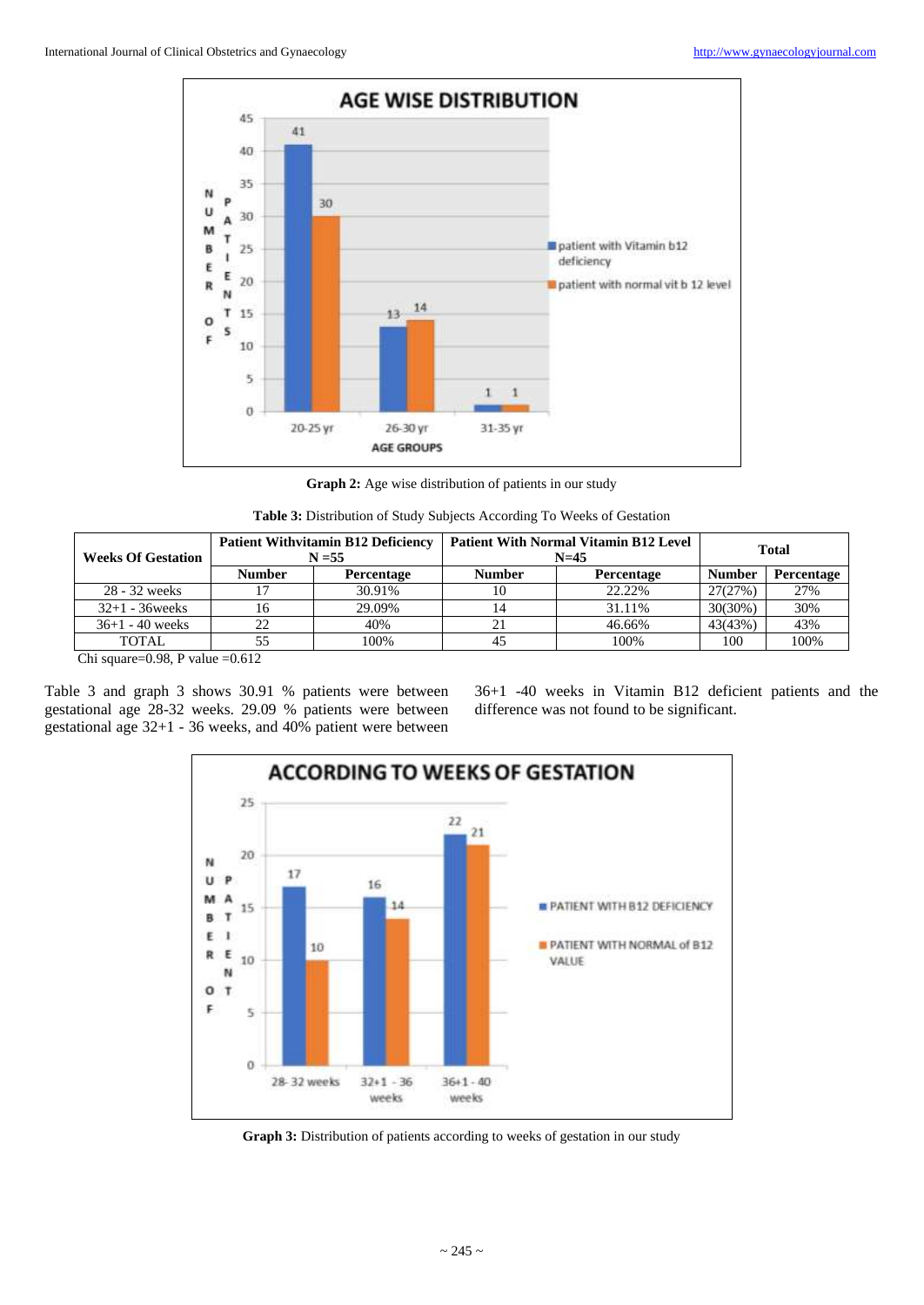| Parity    |               | Patient With vitamin B12 Deficiency $N = 55$ | Patient With Normal Vitamin B12 Level N=45 | <b>Total</b><br>$N = 100$ |               |
|-----------|---------------|----------------------------------------------|--------------------------------------------|---------------------------|---------------|
|           | <b>Number</b> | Percentage                                   | <b>Number</b>                              | Percentage                | <b>Number</b> |
| Primipara |               | 41.81%                                       |                                            | 33.55%                    | 39            |
| G2        | フフ            | 40.3%                                        |                                            | 33.33%                    |               |
| G3        | 08            | 14.54%                                       | 09                                         | 20%                       |               |
| G4        |               | 3.63%                                        |                                            | 11.11%                    |               |

**Table 4:** Distribution of Study Subjects According To Parity

Chi Square Value =  $0.1.81$ , P Value =  $0.39$ 

Table 4 and graph 4 shows that in Vitamin deficient group 41.81% primipara, 40.3% were second gravida, 14.54% were third gravida and 3.63% were forth gravid and difference was found to be not significant.





|  |  | <b>Table 5:</b> Associations with Food Habits |
|--|--|-----------------------------------------------|
|--|--|-----------------------------------------------|

| <b>Food Habits</b> | Patient With vitamin B12 Deficiency $N = 55$ |            | Patient With Normal Vitamin B12 Level N=45 | Total             |               |                   |
|--------------------|----------------------------------------------|------------|--------------------------------------------|-------------------|---------------|-------------------|
|                    | <b>Number</b>                                | Percentage | <b>Number</b>                              | <b>Percentage</b> | <b>Number</b> | <b>Percentage</b> |
| Vegetarian         |                                              | 61.81 %    |                                            | 27.27%            | 49            | 49 %              |
| Non-Vegetarian     | 09                                           | 16.36 %    |                                            | 25.45%            | 23            | 23 %              |
| Mix                |                                              | 21.81 %    |                                            | 29.09%            | 28            | 28 %              |
| Total              |                                              | 100%       | 4.                                         | 100%              | 100           | 100 %             |

Chi Square =  $8.106$ , P Value =  $0.0174$ 

Table 5 and graph 5 shows that in vitamin B12 deficient patients majority (61.81%) of them were vegetarian. In above table significant association was found between vitamin B12 deficiency and diet of the patient.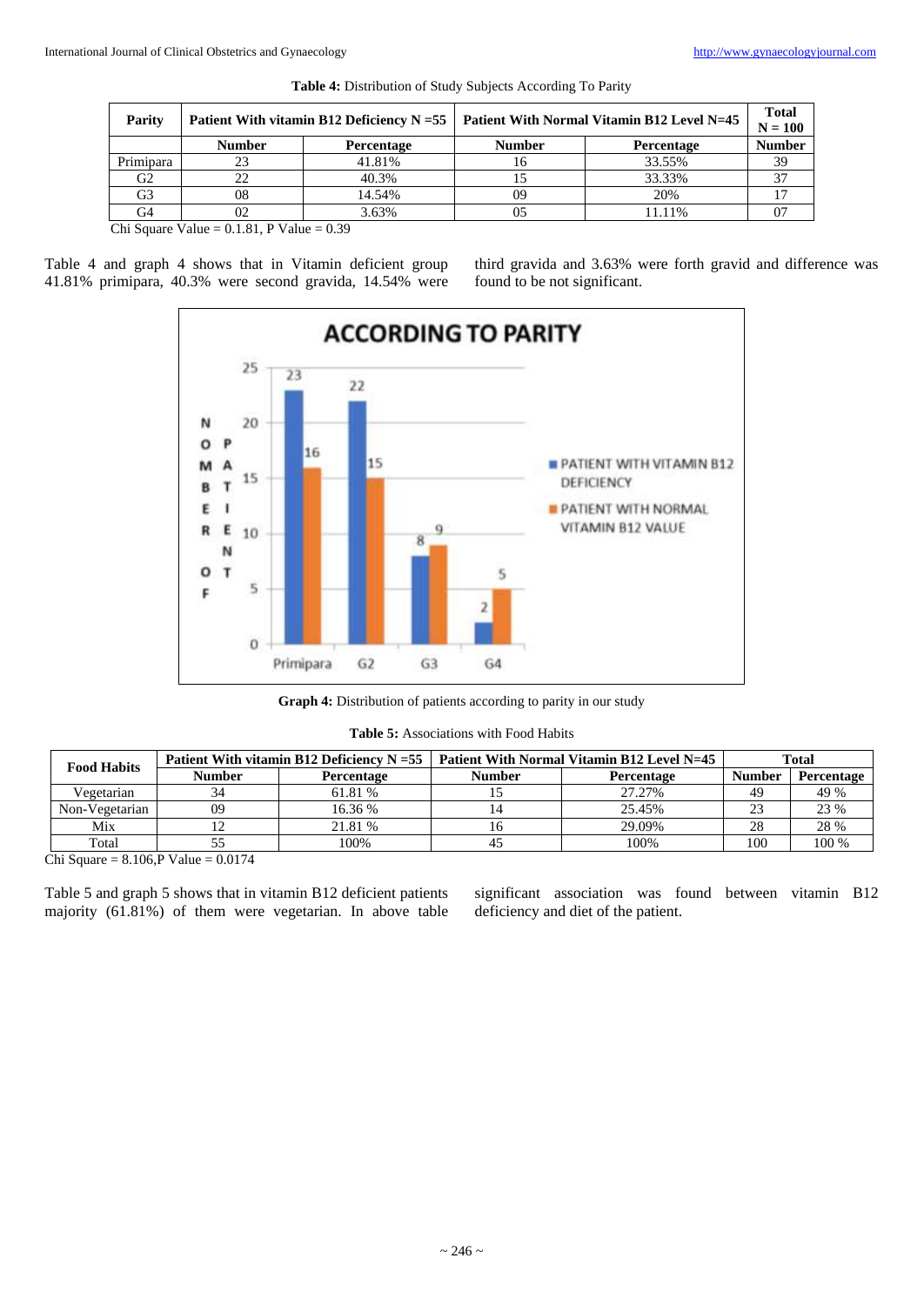

**Graph 5:** Distribution of patients according to diet in our study

| Table 6: Symptoms and Signs in Patients |  |  |
|-----------------------------------------|--|--|
|                                         |  |  |

| <b>Symptom</b>        | Patient With vitamin B12 Deficiency $N = 55$ |            | Patient With Normal Vitamin B12 Level N=45 | Total $N=100$ |        |            |
|-----------------------|----------------------------------------------|------------|--------------------------------------------|---------------|--------|------------|
|                       | Number                                       | Percentage | Number                                     | Percentage    | Number | Percentage |
| <b>Breathlessness</b> |                                              | 20%        | 05                                         | 9.09%         | 16     | 16%        |
| Weakness              |                                              | 38.18%     |                                            | 29.09%        | 27     | 37%        |
| Pallor                | 26                                           | 47.27%     |                                            | 27.27%        | 4ì     | 41%        |
| <b>Numbness</b>       | 09                                           | 16.36%     | 08                                         | 14.54%        |        | 17%        |
| <b>B</b> onypain      | 04                                           | 7.27%      | 01                                         | 1.81%         | 05     | 5%         |

Chi square  $= 2.00$ , P=0.73 Not significant

Table 6 and graph 6shows that total 47.27% patients had pallor, 38.18% had weakness, 16.36% had numbness, 20% had breathlessness and 7.27 % had Bony pain in vitamin B12 deficient patients however the difference was not found to be significant.



Graph 6: Distribution of patients according to Sign and symptoms in our study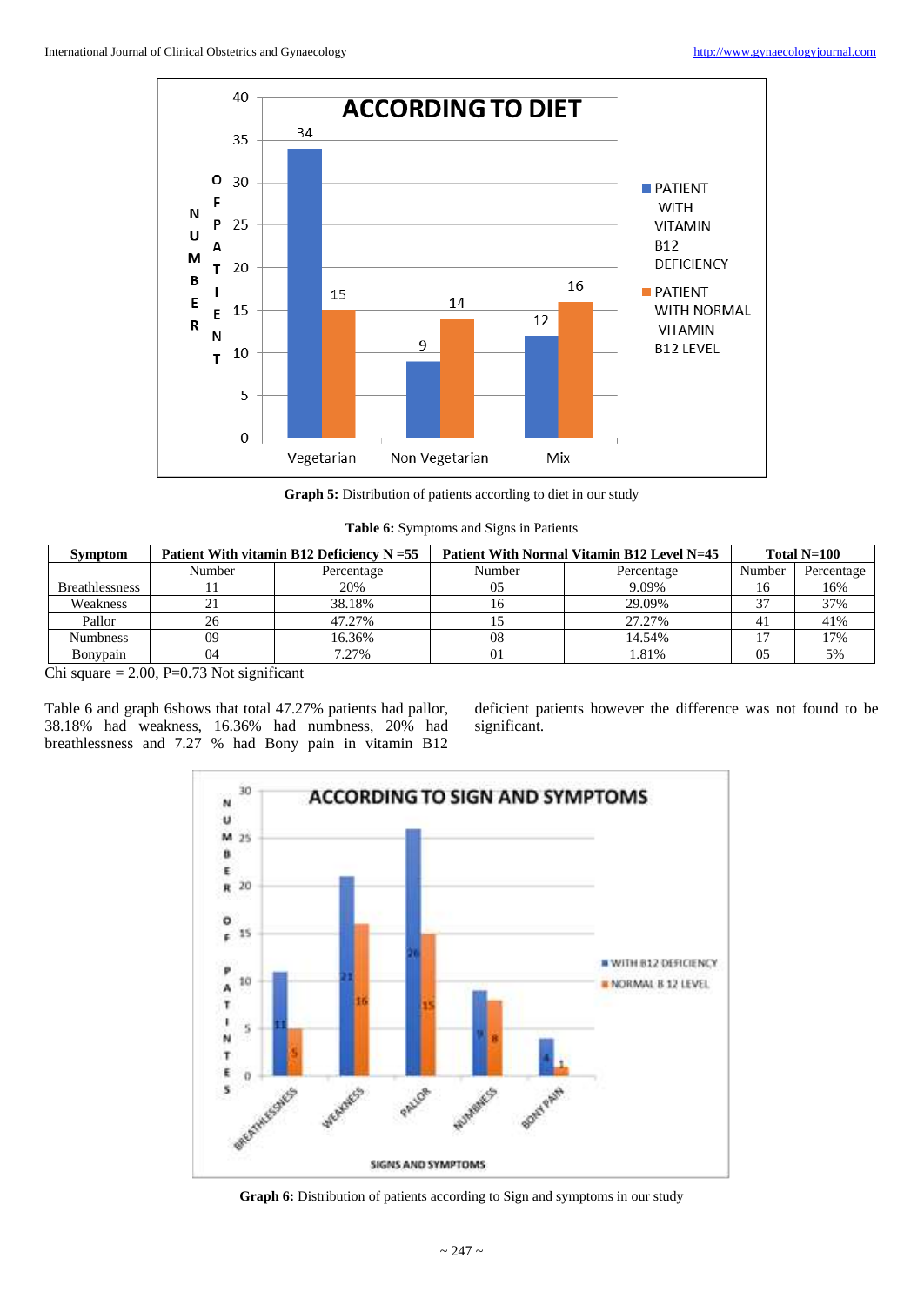| Mg/Dl         | Hb Level   Patient With vitamin B12 Deficiency<br>$N = 55$ |                   | <b>Patient With Normal Vitamin B12 Level</b><br>$N=45$ | <b>Total</b><br>$N=100$ |                |            |
|---------------|------------------------------------------------------------|-------------------|--------------------------------------------------------|-------------------------|----------------|------------|
|               | <b>Number</b>                                              | <b>Percentage</b> | <b>Number</b>                                          | Percentage              | <b>Number</b>  | Percentage |
| <6.5          | 06                                                         | 10%               | 01                                                     | 2.22 %                  | 0 <sup>7</sup> | 7%         |
| $6.6 - 8.9$   |                                                            | 32.72 %           |                                                        | 24.44 %                 | 29             | 29%        |
| $9 - 11$      |                                                            | 34.54 %           | 25                                                     | 55.55%                  | 44             | 44%        |
| >11           |                                                            | 21.81 %           | 08                                                     | 17.77 %                 | 20             | 20%        |
| $\sim$ $\sim$ | $\sim$ 00<br>$^{\circ}$ 1 1                                |                   |                                                        |                         |                |            |

|  | Table 7: Relations with Haemoglobin Level |  |  |  |  |
|--|-------------------------------------------|--|--|--|--|
|--|-------------------------------------------|--|--|--|--|

Chi square=5.93, p value = $0.11$ 

Table 7 and graph 7 showed that in vitamin B12 deficient patient 21.81% cases with Hb level more 11 mg/dl. 34-54% case have Hb between 9 to 11 mg /dl, 32.72 % have Hb between 6.6-8.9 mg/dl and 10% patient have Hb <6.5mg/dl however the relation of b12 with level the not significant.



**Graph 7:** Distribution of patients according to Hb levels in our study



**Graph 8:** Negative Correlation Seen In Between Hb Levels & Birth Weight Levels Which Was Non-Significant Correlation (*P>*0.01)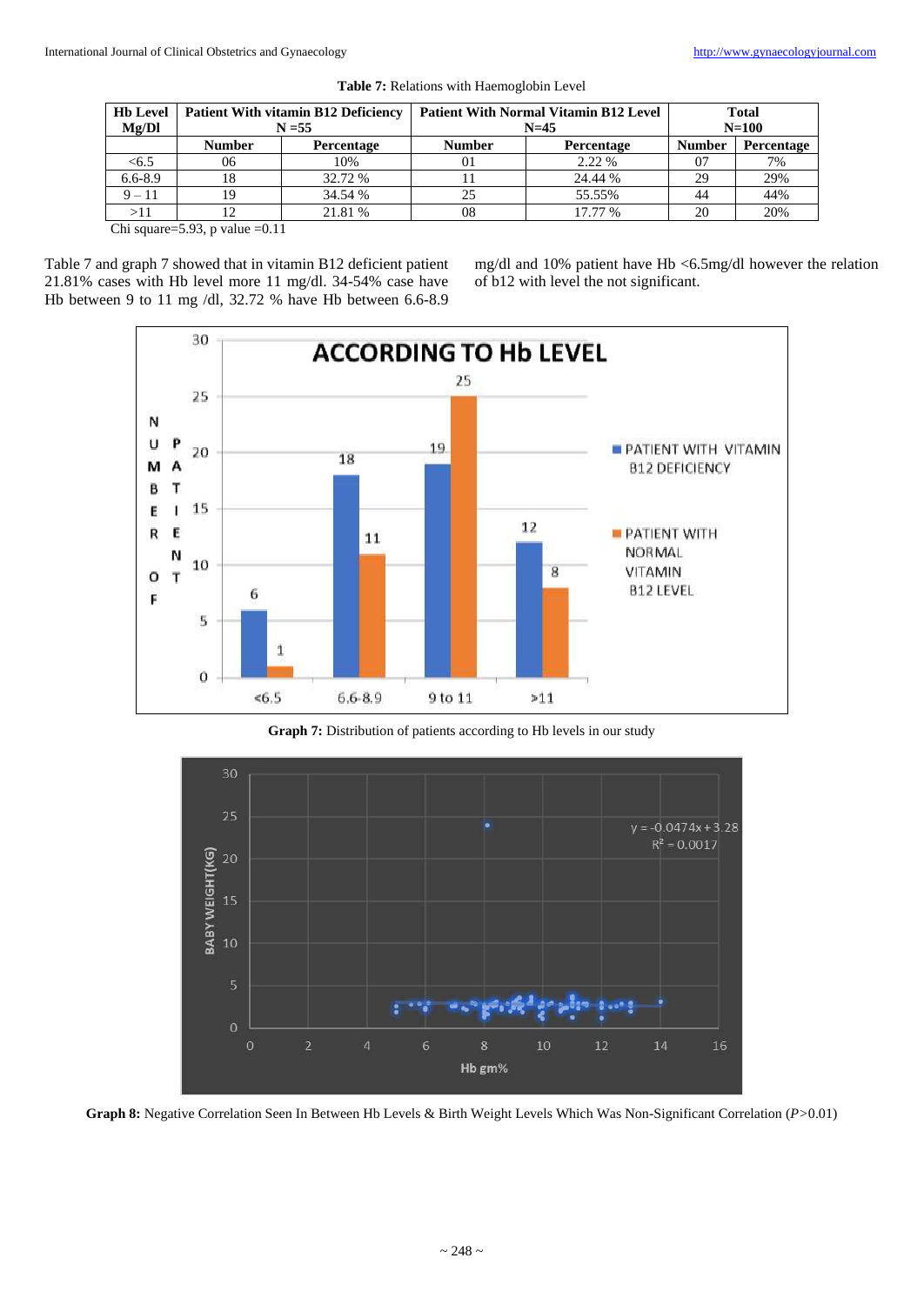| <b>Mode Of Delivery</b> | <b>Patient With vitamin B12 Deficiency</b><br>$N = 55$ |            | <b>Patient With Normal Vitamin B12 Level</b><br>$N=45$ | <b>Total</b><br>$N = 100$ |               |            |  |  |
|-------------------------|--------------------------------------------------------|------------|--------------------------------------------------------|---------------------------|---------------|------------|--|--|
|                         | <b>Number</b>                                          | Percentage | <b>Number</b>                                          | Percentage                | <b>Number</b> | Percentage |  |  |
| Lscs                    | 29                                                     | 52.27%     | 26                                                     | 57.77%                    | 55            | 55%        |  |  |
| Vaginal                 |                                                        | 47.72%     | 19                                                     | 42.22%                    | 45            | 45%        |  |  |
| Total                   |                                                        | 100%       | 45                                                     | 100%                      | 100           | 100%       |  |  |
| 0.255<br>$\sim$ $\sim$  | 210                                                    |            |                                                        |                           |               |            |  |  |

**Table 8:** Association with Mode of Delivery

Chi Square 0.255, p-value is.613

Table 8 and graph 9 show that 52.27% patient underwent in LSCS and 47.72 % underwent in vaginal delivery in Vitamin B12 deficient patients and this was not found to be significant



**Graph 9:** Distribution of patients according vitamin B12 levels and mode of delivery in our study

| <b>Birth Weight</b> | <b>Patient With vitamin B12 Deficiency</b><br>$N = 55$ |                  |                  | <b>Patient With Normal Vitamin B12 Level</b><br>$N=45$ | <b>Total</b>  |            |
|---------------------|--------------------------------------------------------|------------------|------------------|--------------------------------------------------------|---------------|------------|
|                     | <b>Number</b>                                          | Percentage       | N0<br>Percentage |                                                        | <b>Number</b> | Percentage |
| $1-1.499$ Kg        | 03                                                     | 5.54%            | 02               | 4.44%                                                  | 05            | 5%         |
| $1.5 - 2.5$ kg      | 21                                                     | 38.18%           | 09               | 20%                                                    | 30            | 30%        |
| $>2.5$ kg           | 31                                                     | 56.36%           | 34               | 75.55%                                                 | 65            | 65%        |
| Total               | 55                                                     | 55%              | 45               | 45%                                                    | 100           | 100%       |
| Mean $\pm$ S.D      |                                                        | $2.48 \pm 0.536$ |                  |                                                        |               |            |

**Table 9:** Correlation with Baby Birth Weight

Chi-square value =  $20.389$  p value = 0.0003

Table 9 and graph10 represent 56.36% babies were having birth weight more than >2.5kg and 43.72 % having birth weight less than 2.5kg in the vitamin B12 deficiency which was lower than 75.55 % more than 2.5 kg weight in the normal vitamin B12 group and difference was found to be significant.



Graph 10: Distribution of patients according to vitamin B12 levels and the birth of baby in our study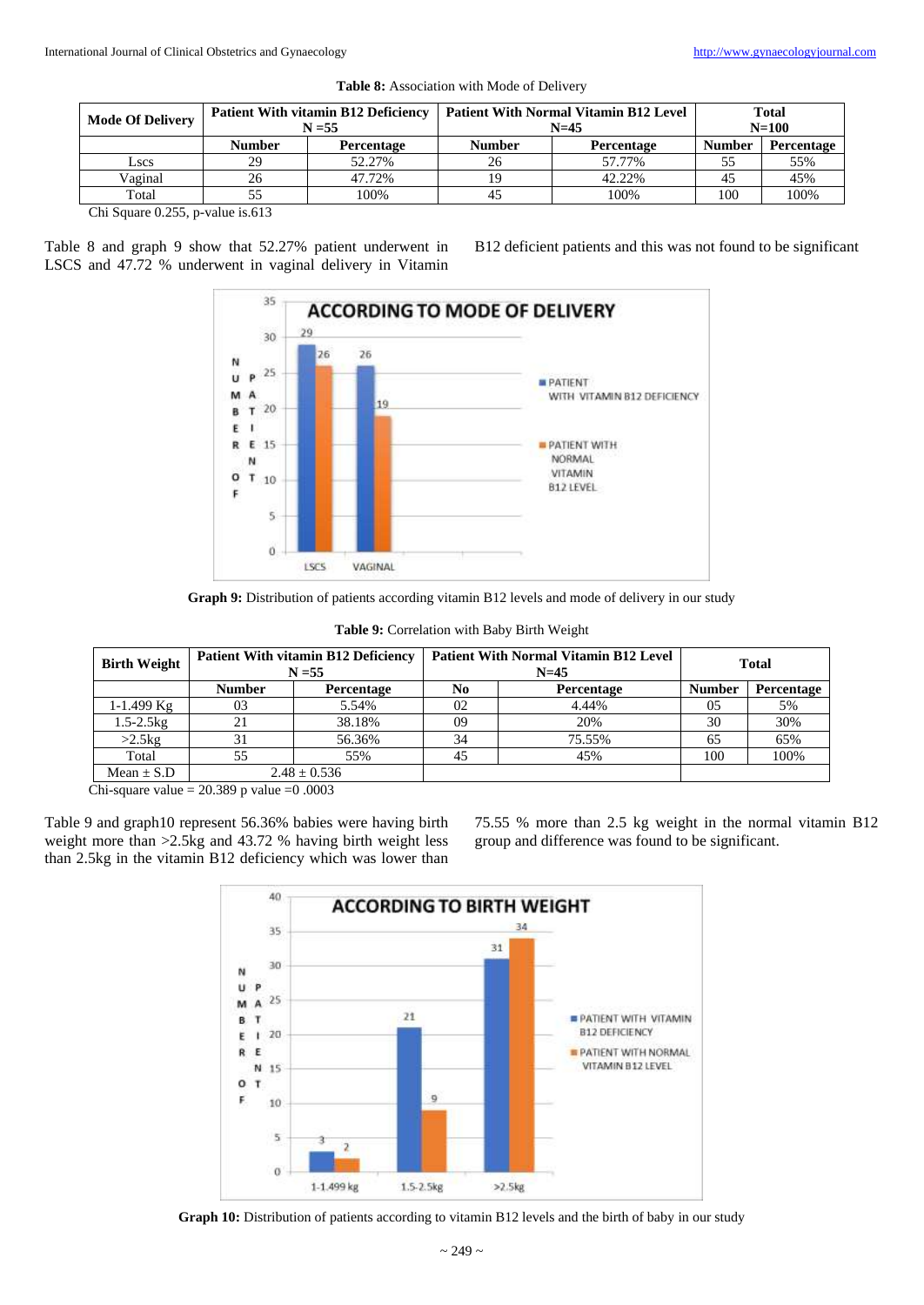| <b>Table 10:</b> Association with Jugr |
|----------------------------------------|
| <b>THAD</b>                            |

|                                             |               | <b>IUGR</b>       | <b>Total</b>  |            |               |            |
|---------------------------------------------|---------------|-------------------|---------------|------------|---------------|------------|
| Category                                    | Yes           |                   |               |            | No            |            |
|                                             | <b>Number</b> | <b>Percentage</b> | <b>Number</b> | Percentage | <b>Number</b> | Percentage |
| Patient Withvitamin B12 Deficiency $N = 55$ |               | 27.27%            | 40            | 72.72%     | 55            | 55%        |
| Patient With Normal Vitamin B12 Level N=45  | 05            | 2.2%              | 40            | 88.88%     | 45            | 45%        |
| Total                                       | 20            | 20%               | 80            | 80%        | 100           | 100%       |

Chi square test =  $4.040$ , p =  $0.0444$ 

Table 10 and graph 11 shows that in Vitamin B12 deficient patients 27.27% were having IUGR. There was significant association between vitamin B12 deficiency in pregnancy and IUGR.



**Graph 11:** Distribution of patient vitamin B12 level and IUGR in our study

|                                                                |               | Preeclampsia | Total         |            |               |            |
|----------------------------------------------------------------|---------------|--------------|---------------|------------|---------------|------------|
| Category                                                       | Yes           |              |               |            | No            |            |
|                                                                | <b>Number</b> | Percentage   | <b>Number</b> | Percentage | <b>Number</b> | Percentage |
| Patient Withvitamin B12 Deficiency $N = 55$                    | 10            | 18.18%       | 45            | 81.81%     | 55            | 100%       |
| Patient With Normal Vitamin B12 Level N=45                     | 02            | 4.4%         | 43            | 95.55%     | 45            | 100%       |
| Total                                                          | 12            | 2%           | 88            | 88%        | 100           | 100%       |
| $\sim$ $\sim$<br>0.02517<br>$\sim$ $\sim$ $\sim$ $\sim$ $\sim$ |               |              |               |            |               |            |

**Table 11:** Association with pre-Eclamspsia Parameter-Preeclampsia

Chi square test -3.217P value -0.03517

Table 11 and graph 12 shows that in vitamin b12 deficiency 18.18 % patient had preeclampsia where as only 4.4 % of patients in normal vitamin b12 had preeclampsia and difference was found to be significant



Graph 12: Distribution of patients according vitamin B12 levels and occurrence of preeclampsia in our study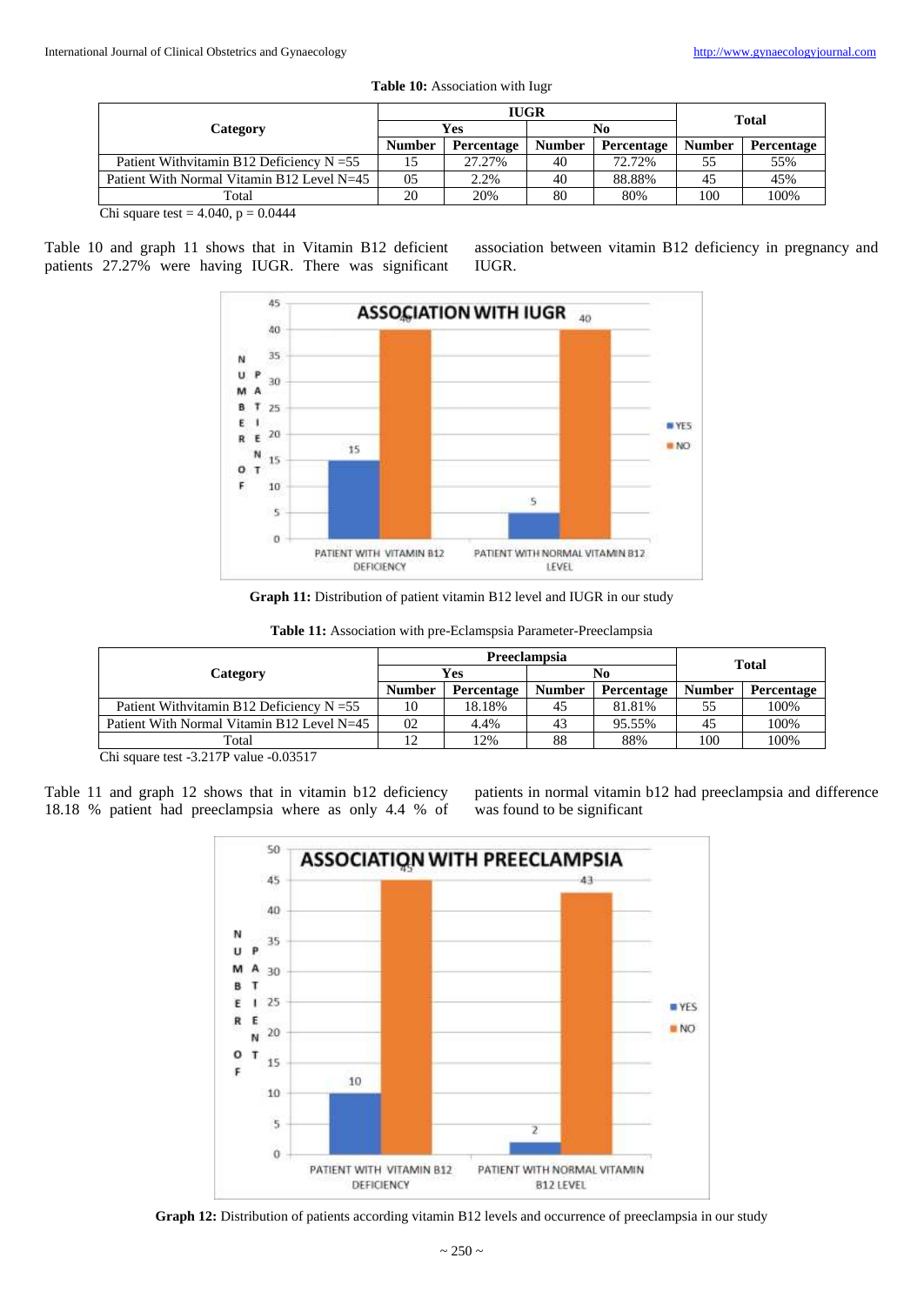|                                             |               | <b>Oligohydroamnios</b> | <b>Total</b>  |            |               |            |
|---------------------------------------------|---------------|-------------------------|---------------|------------|---------------|------------|
| Category                                    | Yes           |                         |               |            | No            |            |
|                                             | <b>Number</b> | Percentage              | <b>Number</b> | Percentage | <b>Number</b> | Percentage |
| Patient Withvitamin B12 Deficiency $N = 55$ | 22            | 40%                     | 33            | 60%        |               | 55%        |
| Patient With Normal Vitamin B12 Level N=45  | 12            | 26.66%                  | 33            | 73.33%     | 45            | 45%        |
| Total                                       | 34            | 34%                     | 66            | 66%        | 100           | 100%       |

**Table 12:** Association with Oligohydramnios Parameter Oligohydroamnios

Chi square test =1.96, P value =  $0.161$ 

Table 12 and graph 13 shows that in vitamin b12 deficient 40% patient are oligohydromnios as compared to 26.66% in normal B12 group and difference was not found to be significant.



Graph 13: Distribution of patients according vitamin B12 levels and occurrence of oligohydromnios in our study

|  |  |  | Table 13: Association with Prom Parameterprom |
|--|--|--|-----------------------------------------------|
|--|--|--|-----------------------------------------------|

|                                             |               | <b>PROM</b>       | <b>Total</b>  |                   |               |            |
|---------------------------------------------|---------------|-------------------|---------------|-------------------|---------------|------------|
| Category                                    | Yes           |                   |               |                   | No            |            |
|                                             | <b>Number</b> | <b>Percentage</b> | <b>Number</b> | <b>Percentage</b> | <b>Number</b> | Percentage |
| Patient Withvitamin B12 Deficiency $N = 55$ | 09            | 16.36%            | 46            | 83.63%            | 55            | 100%       |
| Patient With Normal Vitamin B12 Level N=45  | 06            | 13.33%            | 39            | 86.66%            | 45            | 100%       |
| Total                                       |               | 15%               | 85            | 85%               | 100           | 100%       |

Cui square test =  $0.178$ , Pvalue =  $0.672$ 

Table 13 and graph 14shows in Vitamin B12 deficient 16.36 % have PROM where as 13.33% in normal vitamin B12 group had PROM and difference was found to be not significant.



**Graph 14:** Distribution of patients according vitamin B12 levels and association with PROM in our study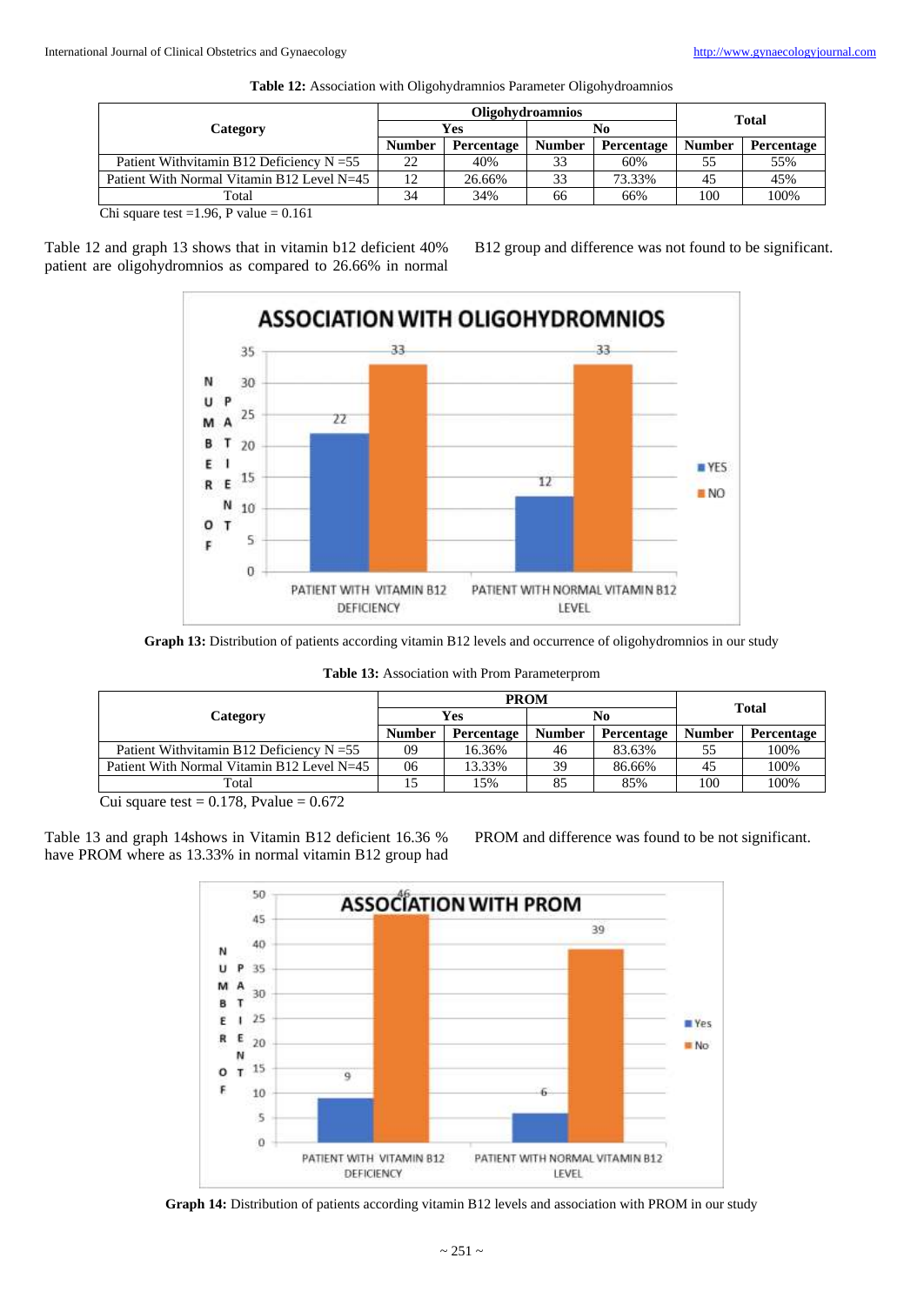|                                             |               | <b>Preterm</b>    | <b>Total</b>  |                   |               |                   |
|---------------------------------------------|---------------|-------------------|---------------|-------------------|---------------|-------------------|
| Category                                    | Yes           |                   |               |                   | No            |                   |
|                                             | <b>Number</b> | <b>Percentage</b> | <b>Number</b> | <b>Percentage</b> | <b>Number</b> | <b>Percentage</b> |
| Patient Withvitamin B12 Deficiency $N = 55$ | 12            | 12.81%            | 43            | 78.18%            | 55            | 55%               |
| Patient With Normal Vitamin B12 Level N=45  | 06            | 13.34%            | 39            | 86.66%            | 45            | 45%               |
| Total                                       | 18            | 18%               | 82            | 82%               | 100           | 100%              |

Chi square test =  $1.20$ , P value =  $.271$ 

Table 14 and graph 15 showed that in vitamin b12 deficiency 12.8% had preterm birth where has 1.34% in normal vitamin B12 group had preterm birth and difference was found to be not significant.



**Graph 15:** Distribution of patients according vitamin B12 levels and association with preeclampsia in our study

#### **Discussion**

The present study entitled "To Study the status of vitamin B-12 deficiency in pregnancy and its impact on the maternal and foetal outcome" has been carried outin the department of obstetrics and gynaecology, Sri Aurobindo Institute Of Medical science medical college Indore, during the period of  $1<sup>st</sup>$ October2017 to 31<sup>st</sup> May 2019. The study includes 100 ANC patients between 28 to 40 weeks of gestational period, who have attended the ANC OPD and IPD of Sri Aurobindo Institute of Medical science medical college Indore.

Most studies of anaemia during pregnancy describe large population and deal with nutritional anaemia. Anaemia affects more than 2 billion people globally accounting for over 30% of world's population, making it the most common public health problem especially in low income countries. Anaemia is the most common medical disorder during pregnancy with varied prevalence, aetiology and degree of severity in different population. Iron deficiency anaemia is the commonest nutritional deficiency in pregnancy followed by folate deficiency anaemia. Deficiency of vitamin B12 which was thought to be less common in the past is being recognized more often now.

In the present study, 55% ofpatients were found to be vitamin B12 deficient. Dave A *et al.* [30] and Yajnik CS *et al.* [21] reported 41.8% and 66% of patients to be vitamin B12 deficient in their studies respectively. Similar study done by Nithya et al. [50] showed the pooled estimates of vitamin B-12 insufficiency to be 29% in thethird trimester. A similar study done by Garima *et al.* [51] showed a high prevalence (67%) of vitamin B12 deficiency in anaemic pregnant females.A study done by Pathak *et al.* [52] showed that 74.1% of the pregnant women had poor vitamin B<sub>12</sub> stores.

In present study, 77.54% cases belong to20-25yr of age group. The mean age in study group was23.4 years. Similar study done by Garima *et al.* <sup>[51]</sup> showed that (48.6%) belonged to the age group 20-25 years. Mean age of the samples was 26.33 years. Similar study done by Muthayya<sup>[37]</sup> et al. in 2006 showed that the mean age of the study participants was 24.67 years.

The present study showed that 40% patients from 36+1week - 40 week of gestation, who were vitamin B12 deficient. 29.09 % patient from 32+1week - 36 weeks of gestation. Somean gestational age for vitamin B12 deficient patientsis 34+6week.

In present study 41.81% were primigravida patients suffering from B12 deficiency. Similar study done by Dave *et al.* [30] and Garima et al. <sup>[51]</sup> showed 69.5% and 64.8 % patients were primigravida, respectively.

Vitamin B12 is found naturally in a wide variety of animalbased diet and is added to some fortified foods. Vegetarian/vegan dietary habits have no vitamin B12 unless they are fortified. The present study shows61.81%patients who are vegetarian and were Vitamin B12 deficient. Similar study done by Garima *et al.* [51] regarding dietary pattern showed that around 74% of patients were vegetarian and 26% were nonvegetarian, although no statistically significant association was found between vitamin B12 level and type of diet in their study.

Similar study done by Pawlak et al. <sup>[53]</sup> showed that 62%vegetarian patients were Vitamin B12 deficient. Similar study done by Dave et al., <sup>[30]</sup> in which 52.17% Vegetarians showed vitamin B12 deficiency. It clearly shows that vegetarian population have an increase drisk of developing vitamin B12 deficiency in pregnancy.

Lower maternal serum vitamin B-12 concentrations have been associated with increased risk of adverse pregnancy outcomes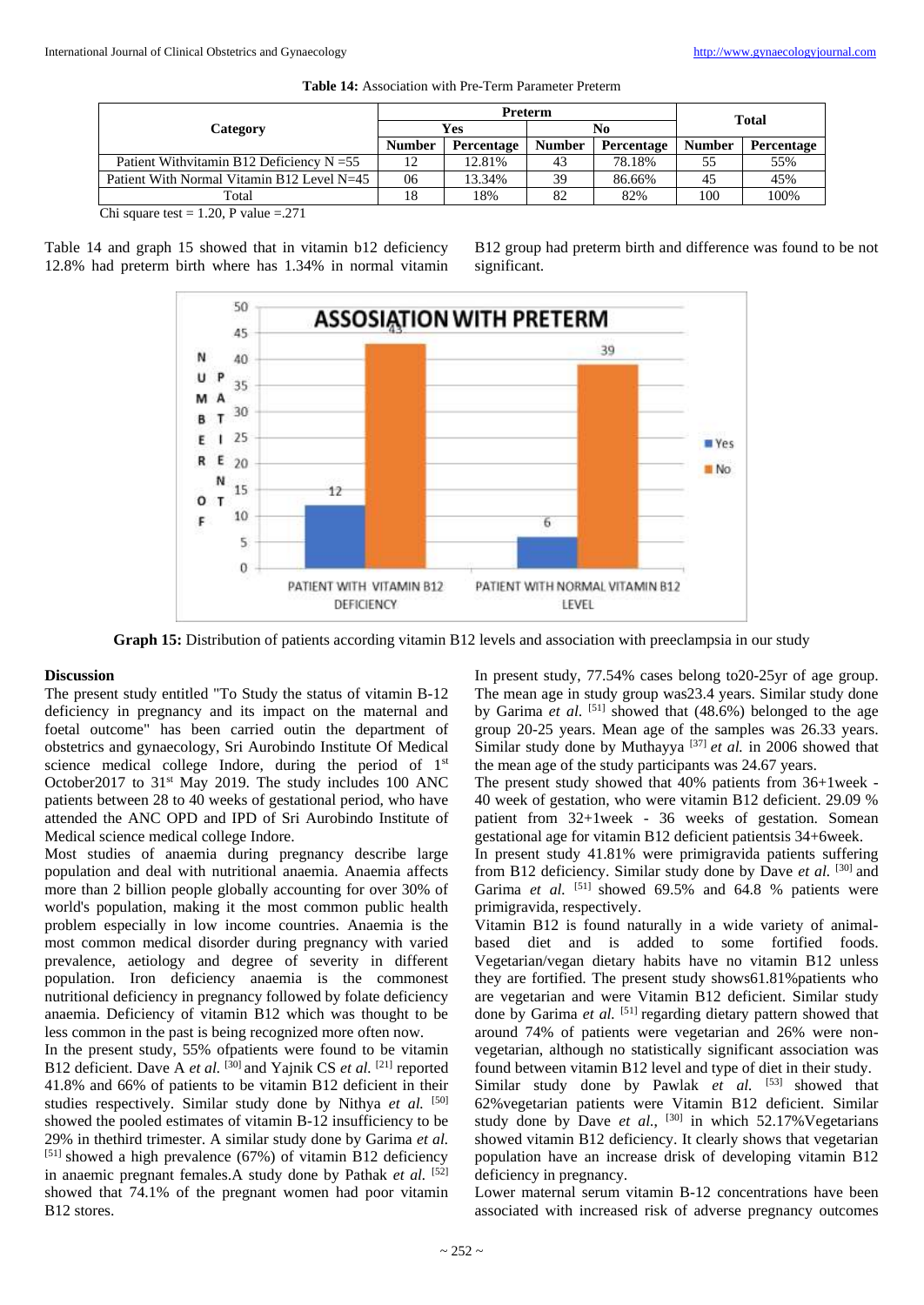such as spontaneous abortion, recurrent pregnancy loss, smallfor- gestational age (SGA), low birth weight (LBW), intrauterine growth restriction (IUGR), and neural tube defects (NTDs).

The present study shows that in vitamin B12deficient patients, 43.63%babies had birth weigh less 2.5 kg. Similar study done by Muthayya et al. <sup>[37]</sup> where the mean birth weight of all new-born s was  $2.85 \pm 0.45$ kg and that of IUGR babies was  $2.40 \pm 0.34$ kg [54] Similar study conducted by Dave et al. which showed fifty babies born with the weight of less than 2.5kg. Out of these fifty babies 36 had deficiency of vitamin B12  $[30]$  a study done by Julia *et al.* <sup>[10]</sup> which also shows Vitamin B12 deficiency and its association with low birth weight.

A compromised maternal nutritional status is a major determinant of IUGR in developing countries. Our study shows 27.27% occurrence of IUGR in vitamin B12 deficient patients. Thus, this study shows that vitamin B12 is significantly associated with IUGR.

Similar study done by S Muthayya, et al. <sup>[37]</sup>, which was a cohort study (n=486), showed that women in the lowest tertile of serum vitamin B12 concentration during each of the three trimesters of pregnancy had a significantly higher risk of IUGR. The prevalence rate of IUG Rin this cohort study was 28.6%.[51] Similar study done by a Dave et al. <sup>[30]</sup> in which21 new-born were found to have IUGR out of 110 patients. And among those 21 patients, 12 patients had vitamin B12 deficiency. A similar study by Julia et al. <sup>[10]</sup> which showed Vitamin B12 deficiency and its associated with IUGR.

Preeclampsia, a serious metabolic disturbance of pregnancy that occurs most often following the twentieth week of pregnancy is one of the leading causes of feto-maternal morbidity and mortality. Vascular damage in the maternal uteroplacental and foetal umbilical-placental circulation deterioration is the centre of the reason of preeclampsia. Our study showed 18.18% patients developed pre eclampsia in vitamin B12 deficient group. Similar study done by Arpita P *et al.* [9]Ahmedabad showed a similar association between both preeclampsia and vitamin B12 levels. Studies reported by Julia at el which also predicted association of Vitamin B12 deficiency with preeclampsia<sup>[10]</sup>

In present study of100 patients40% patients developed oligohydromnios amongst vitamin B12 deficienct group. Similar study done by Dave *et al.*, 21out of 110patients had oligohydroamnios in which 12 out of 46patients had vitamin B12deficiency.<sup>[30]</sup>

Preterm delivery was defined as delivery before 37 weeks of gestation. This study shows that out of 100 patient 12.81% patients went in preterm labour and amongst vitamin B12 deficient group. Similar study done by Ronnerberg *et al.* which also showed the risk of preterm birth was 60% lower amongst women with normal vitamin B-12 levels than in women deficient in it [55] Similar study done by S Muthayya, *et al.* [37] in which, incidence of preterm births was 7.9% Additional studies have noted association between other vitamin B12 biomarker and gestational age at delivery, although findings are conflicting. Maternal vitamin B-12 deficiency is associated with increased risk of common pregnancy complications such as small-forgestational age (SGA), low birth weight (LBW), intrauterine growth restriction (IUGR), and neural tube defects (NTDs). Infants born to vitamin B-12-deficient women are at increased risk of developmental abnormalities, growth failure, and anaemia.

This study has highlighted the importance of considering Vitamin B12 deficiency anaemia in pregnancy as an indicator of adverse pregnancy outcome. Therefore, to reduce the burden of

this problem and related morbidity, measures needed are to be implemented at community level, which can present and treat anaemia in women.

# **Conclusion**

The objective of this study was to evaluate the status of vitamin B-12 deficiency in pregnancy and its impact on the maternal and fetal outcome. Very little research has been published on this topic till date; therefore, a goal of this study was to inform and encourage an increase of experimental research in this field.

A recent RCT in India showed that vitamin B12 supplementation improved maternal serum B12 concentrations which in turn improved breast milk and infant status. However, this study took place in India where deficiency is common. Results of our study between maternal serum vitamin B12 showed that even in predominantly vitamin B12 replete population associations are still present. In our study maternal vitamin B-12 deficiency is associated with increased risk of common pregnancy complications like small-for-gestational age (SGA), low birth weight (LBW), intrauterine growth restriction (IUGR), preeclampsia. Infants born to vitamin B-12 deficient women are at increased risk of developmental abnormalities, growth failure, and anaemia.

Our review, after summarizing existing data of this study, shows a causal relation between low Vitamin B12 level and adverse maternal & neonatal outcome birth. In pregnant women deficiency may cause or be associated with, IUGR, preeclampsia, preterm labour, low birth weight, increased rate of LSCS and low levels of serum B12 have also been documented among pregnant women in India who habitually are vegetarian or mix non-vegetarian, taking small proportion of nonvegetarian food.

The sefindings have important implications for the antenatal vitaminB12 supplementation policy in India. This study adds to the knowledge needed for inclusion of vitamin B12 in antenatal supplementation of pregnant women along with iron and folate.

#### **References**

- 1. Studd J, Tan L, Chervenak. Current progress in obstetrics and gynaecology 2017;4(6):73-4
- 2. https://americanpregnancy.org › pregnancy-health › vitaminb-pregnanc
- 3. Shahid A. Mujawar, Vinayak W, Patil, Rekha G Daver. Study of Serum Homocysteine, Folic Acid and Vitamin B12 in Patients with Preeclampsia. Ind J Clin Biochem 2011;26(3):257-260DOI 10.1007/s12291-011-0109-3
- 4. anaemia in pregnancy, Manju Puri 68, 68
- 5. Cunningham G, Liveno K, Bloom S. (Ed.). Text book of williams obstetrics25 edition, Chapter 2018, 157
- 6. Anaemia in Pregnancy Policy developed by: SA Maternal & Neonatal Community of Practice Approved SA Health Safety & Quality Strategic Governance Committee on: 19 April 2016
- 7. Williams obstetrics25th edition, 57
- 8. World Health Organisation (WHO). Prevention and management of severe anaemia in pregnancy: report of a technical working group Geneva 1991, 1994.
- 9. Williams obstetrics 25th edition 1075<br>10. Vitamin B-12 and Perinatal
- 10. Vitamin B-12 and Perinatal Health1–3Julia L Finkelstein,4,5\* Alexander J Layden,4 and Patrick J Stover4, 4Division of Nutritional Sciences, Cornell University, Ithaca, NY; and 5St. John's Research Institute, St. John's National Academy of Health Sciences, Bangalore, India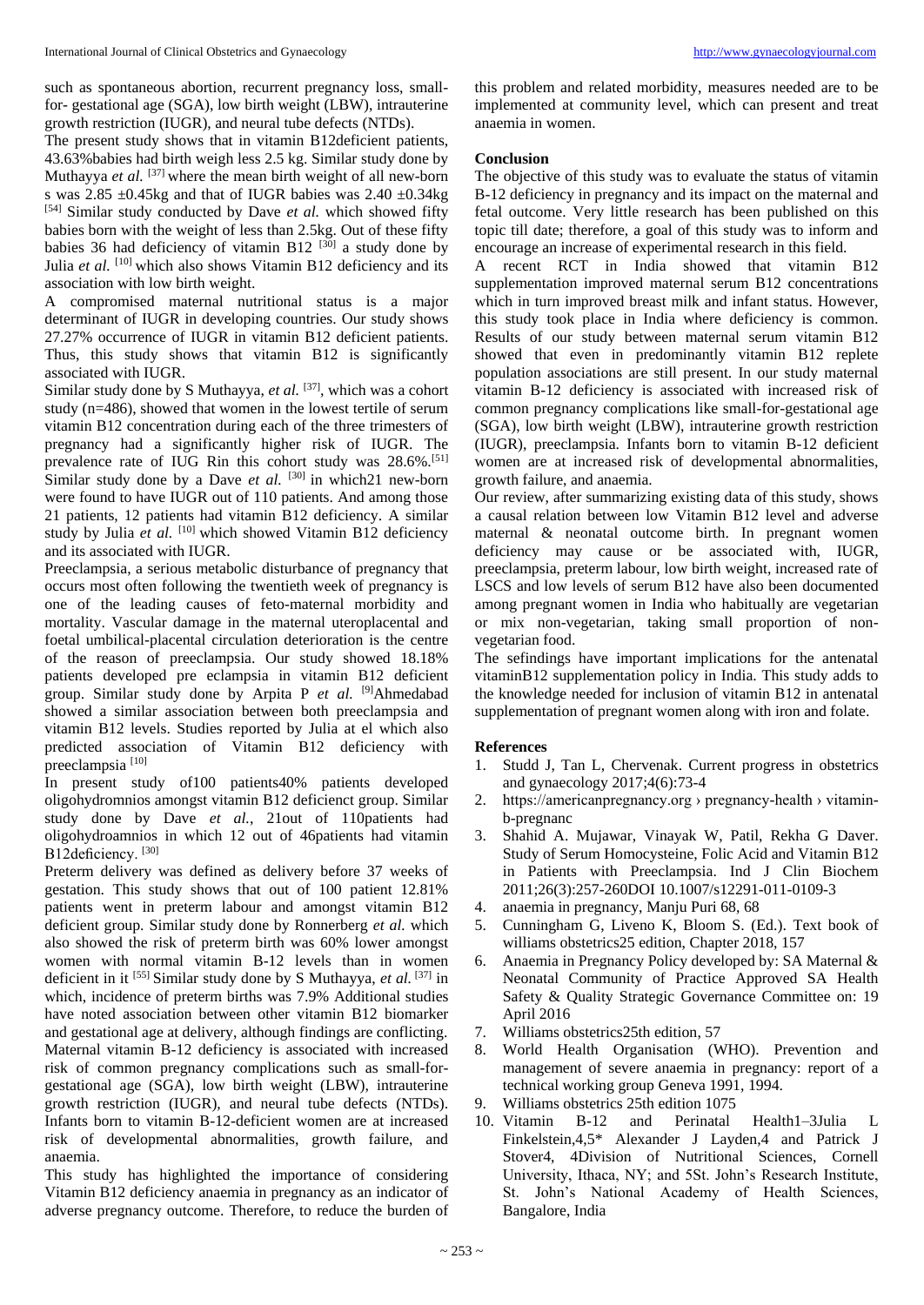- 11. https://www.ncbi.nlm.nih.gov/books/NBK441923/ pub med alex vit b12
- 12. Selhub J, Paul L. Folic acid fortification: why not vitamin B12 also? Biofactors 2011;37(4):269-271.
- 13. Wiersinga WJ, de Rooij SEJA, Huijmans JGM *et al.* De diagnostiek van vitamine-B12-deficiëntie herzien. Ned Tijdschr Geneeskd 2005;149:2789-2794.
- 14. Obeid R, Herrmann W. Homocysteine. Folic acid and vitamin B12 in relation to pre- and postnatal health aspects. Clin Chem Lab Med. 2005;43(10):1052-1057.
- 15. Morkbak AL, Hvas AM, Milman N *et al.* Holotranscobalamin remains unchanged during pregnancy. Longitudinal changes of cobalamins and their binding proteins during pregnancy and postpartum. Haematologica. 2007;92(12):1711-1712.
- 16. Dorothy J Vander Jagt. Assessment of the Vitamin B12 status of Pregnant women in Nigeria usingPlasma holotranscobalamin ISRN obstetricsand gynecology 011; 2011:365894 publisged online 2011 jul 14
- 17. Ray JG, Blom HJ. Vitamin B12 insufficiency and the risk of foetal neural tube defects. Q J Med 2003;96:289-295.
- 18. Lee YK, Kim HS, Kang HJ. Holotranscobalamin as an indicator of vitamin B12 deficiency in gastrectomized patients. Ann Clin Lab Sci 2009;39(4):361-366.
- 19. Molloy AM, Kirke PN, Brody LC *et al.* Effects of folate and vitamin B12 deficiencies during pregnancy on foetal, infant, and child development. Food Nutr Bull 2008;29(2):101-111.
- 20. Krishnaveni GV, Hill JC, Veena SR *et al.* Low plasma vitamin B12 in pregnancy is associated with gestational 'diabesity' and later diabetes. Diabetologia 2009;52(11):2350-2358
- 21. Yajnik CS, Deshpande SS, Jackson AA *et al.* Vitamin B12 and folate concentrations during pregnancy and insulin resistance in the offspring: the Prune Maternal Nutrition Study. Diabetologica 2008;51(1):6-7.
- 22. Allen LH. How common is vitamin B-12 deficiency? Am J Clin Nutr 2009;89:693S-696S.
- 23. Black MM. Micronutrient Deficiencies and Cognitive Functioning. J. Nutr 2003;133:3927S-3931S.
- 24. Butler CC, Vidal-Alaball J, Cannings-John R *et al.* Oral vitamin B12 versus intramuscular vitamin B12 for vitamin B12 deficiency: a systematic review of randomized controlled trials. Fam Pract 2006;23:279-285.
- 25. Molloy AM, Kirke PN, Troendle JF *et al.* Maternal vitamin B12 status and risk of neural tube defects in a population with high neural tube defect prevalence and no folic Acid fortification. Pediatrics 2009;123(3):917-923.
- 26. Obeid R, Herrmann W. Homocysteine. Folic acid and vitamin B12 in relation to pre- and postnatal health aspects. Clin Chem Lab Med 2005;43(10):1052-1057.
- 27. Vanderjagt DJ, Ujah IA, Ikeh EI *et al.* Assessment of the vitamin B12 status of pregnant women in Nigeria using plasma holotranscobalamin. ISRN Obstet Gynecol 2011. 365894.
- 28. Dror DK, Allen LH. Effect of vitamin B12 deficiency on neurodevelopment in infants: current knowledge and possible mechanisms. Nutr Rev 2008;66(5):250-255.
- 29. Kollée LA. Vitamin deficiencies in breastfed children due to maternal dietary deficiency. Ned Tijdschr Geneeskd 2006;150(9):473-475.
- 30. Anupama *et al.* Guidelines for the diagnosis and treatment of cobalamin and folate disorders British Society for Haematology, 100 White Lion Street, London N1 9PF, UK.

Published online 2014.

- 31. Christopher Duggan Vitamin B-12 Supplementation during Pregnancy and Early Lactation Increases Maternal, Breast Milk, and Infant Measures of Vitamin B-12 Status The Journal of Nutrition 2014;144(5):758-764,
- 32. Shravya Govindappagari Severe Vitamin B12 Deficiency in Pregnancy Mimicking HELLP Syndrome Case Reports in Obstetrics and Gynecology Volume 2019, Article ID 4325647, 4 pages
- 33. Am J Epidemiol. Maternal vitamin B12 in pregnancy and risk of preterm birth and low birth weight: A systematic review and individual participant data meta-analysis
- 34. Van Sande H. Vitamin B12 in pregnancy: Maternal and foetal/neonatal effects-A review Open Journal of Obstetrics and Gynecology 2013;3:599-602
- 35. Wolfgang Herrmann, Causes and Early Diagnosis of Vitamin B12 Deficiency Published online 2008 Oct 3 Review Article
- 36. Julia L. Finkelstein Vitamin B<sup>12</sup> Status in Pregnant Adolescents and Their Infants first\_pagesettings Open Access Nutrients 2019;11(2):397
- 37. Muthayya S. Low maternal vitamin B12 status is associated with intrauterine growth retardation in urban South Indians. 2006;60(6):791-801.
- 38. Ralph Green, Vitamin B12 deficiency, Nature Reviews | Disease Primers, Article number: 17040 doi:10.1038/nrdp.2017.40 Published online 29 Jun 2017
- 39. Saraya AK, Singla PN, Ramachandran K. ALS and OP Ghai. Nutritional Macrocytic Anaemia of Infancy and Childhood. The American Journal Of Clinical Nutrition 1970;23:1378-84.
- 40. Towfida J Siddiqua. Vitamin B12 Deficiency in Pregnancy and Lactation: Is there a Need for Pre and Post-natal Supplementation, Journal of Nutritional Disorders & Therapy 2014;4:2.
- 41. Karademir F, Rine U. vitamin B 12, folate, homocysteine and urinary methylmalonic acid levels in Infants. J. Int. Med. Mesearch 2007;35:384-388.
- 42. Acilmis YG *et al.* Homocysteine, folic acid and vitamin B12 levels in maternal and umbilical cord plasma and homocysteine levels in placenta in pregnant women with preeclampsia. J. Obstet. Gynaecol. Res 2011;37:45-50.
- 43. Swart KMA, Van Schoor NM, Lips P. vitamin B12, folic acid, and bone. Curr. Osteoporos. Rep. 2013;11:213-218.
- 44. Evatt M, Terry P, Zeigler T, Oakley G. Association between vitamin B12containing supplement consumption and prevalence of biochemically defined B12 deficiency in adults in NHANES III (Third National Health and Nutrition Examination Survey). Public Health Nutr 2008;13:25-31.
- 45. Hvas A, Sanders TAB. Technical Briefs 2003;49:2076- 2078.
- 46. Gropper S. Advanced Nutrition and Human Metabolism. Yolanda Cossio 2013, 354-359.
- 47. Sande, Robinson Ramírez-Vélez, Jorge Enrique Correa-Bautista, Javier Martínez-Torres. Vitamin B12 concentrations in pregnant Colombian women, BMC Pregnancy and Childbirth 2016, 1-7.
- 48. Sanket K Mahajan. A Study of the Prevalence of Serum Vitamin B12 and Folic Acid Deficiency in Western MaharashtraJournal of family medicine and primary care 2015;4(1):64-68.
- 49. Dr. Chetan Anil Bhole a study of correlation between vitamin b12 deficiency and its clinical, haematological and electrophysiological parameters, nternational journal of